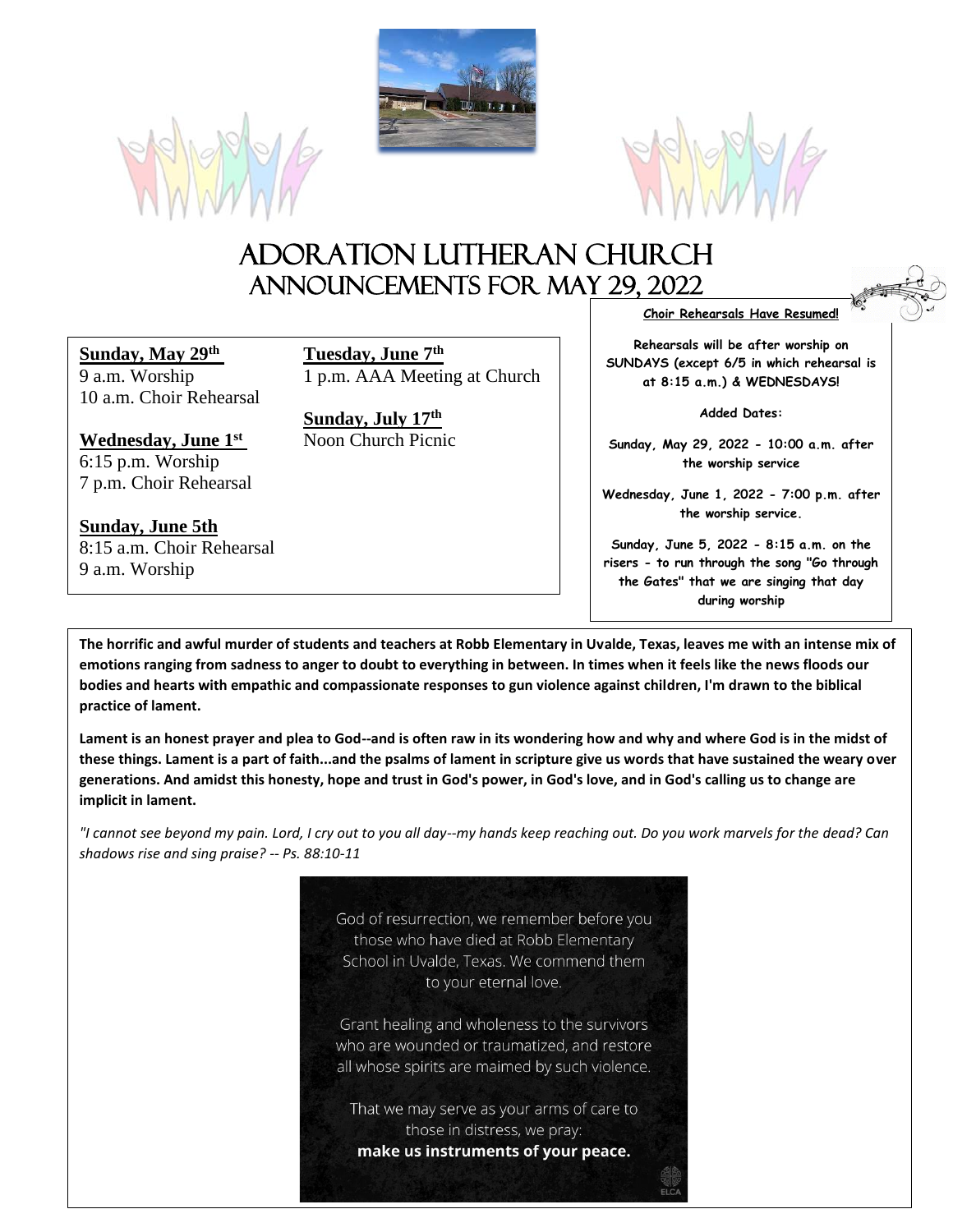**A big "Thank You" goes out to Deanna Posig, Kathy Smith and Judy Goodwin for helping with highway cleanup on May 21st!**



#### **Adoration "Summer School"**

Digging Deeper into Revelation



Sundays starting June 12th after Worship

After our Easter season of Revelation sermons, join Pastor Matt for an in-depth look at even the messy parts of the book of Revelation!

We'll use Barbara Rossing's book, Journeys Through Revelation. Copies can be ordered through Adoration- \$10 each.

Sign-up available in the Gathering Space

Mark your calendars! Adoration will be holding its annual Father's Day Tool Drive to benefit Milwaukee Habitat for Humanity on Sunday, June 19th. Donations of new or gently used tools are greatly appreciated.

(Ex shovels, rakes, hand tools, painting supplies) Don't have tools to spare or time to purchase new? Cash donations will also be accepted.

#### Sign-up now for **VBS** together with St. Stephen the Martyr

Monumental Adventure: Celebrating God's Greatness 6-8 p.m. June 28-29-30 (Dinner not included)

Crafts! Fun games! Exciting Bible Stories!

Want to volunteer to help? E-mail Patti Nelson from SSM (plbnelson@gmail.com)

Sign-up forms available in the Gathering Space or Online at:

https://www.ssmelca.org/events/vacation-bible-school/



## **We Can't Wait!**

The church picnic will be on Sunday, July 17, 2022, starting at Noon. We welcome St. Paul's to join us! More information to follow in the future!





### **Annual Meeting Highlights**

**The Adoration Annual Meeting was held following worship on Sunday, May 15th.**

**Oral Reports were shared by Pastor Matt, President Ted Lazaris & Worship Coordinator Barb Regent.** (Full copies of reports are accessible on the Adoration Website. If you'd like a printed copy, please contact the church office.)

**Special thanks to outgoing Council Members Larry Markiewicz, Kathy Imp, and Sandy Eigner.**

**Justin Sneesby, Welton Dye, and Dori Timmerman were elected to the Church Council.**

**Ted Lazaris, Tom Nowakowski, and Gloria Becker were re-elected to one-year terms on the Church Council.**

#### **Summer 2022 Directory**

We will be publishing a Summer Directory at the end of June, so if you have any changes to be made to names, address, phone number(s) and email address(es), please send an email to adorationlutheran@gmail.com by Sunday, June 12th or call the church office. If you wish to add or change an existing picture, please be sure to email a clear copy in .JPEG or .PNG format.

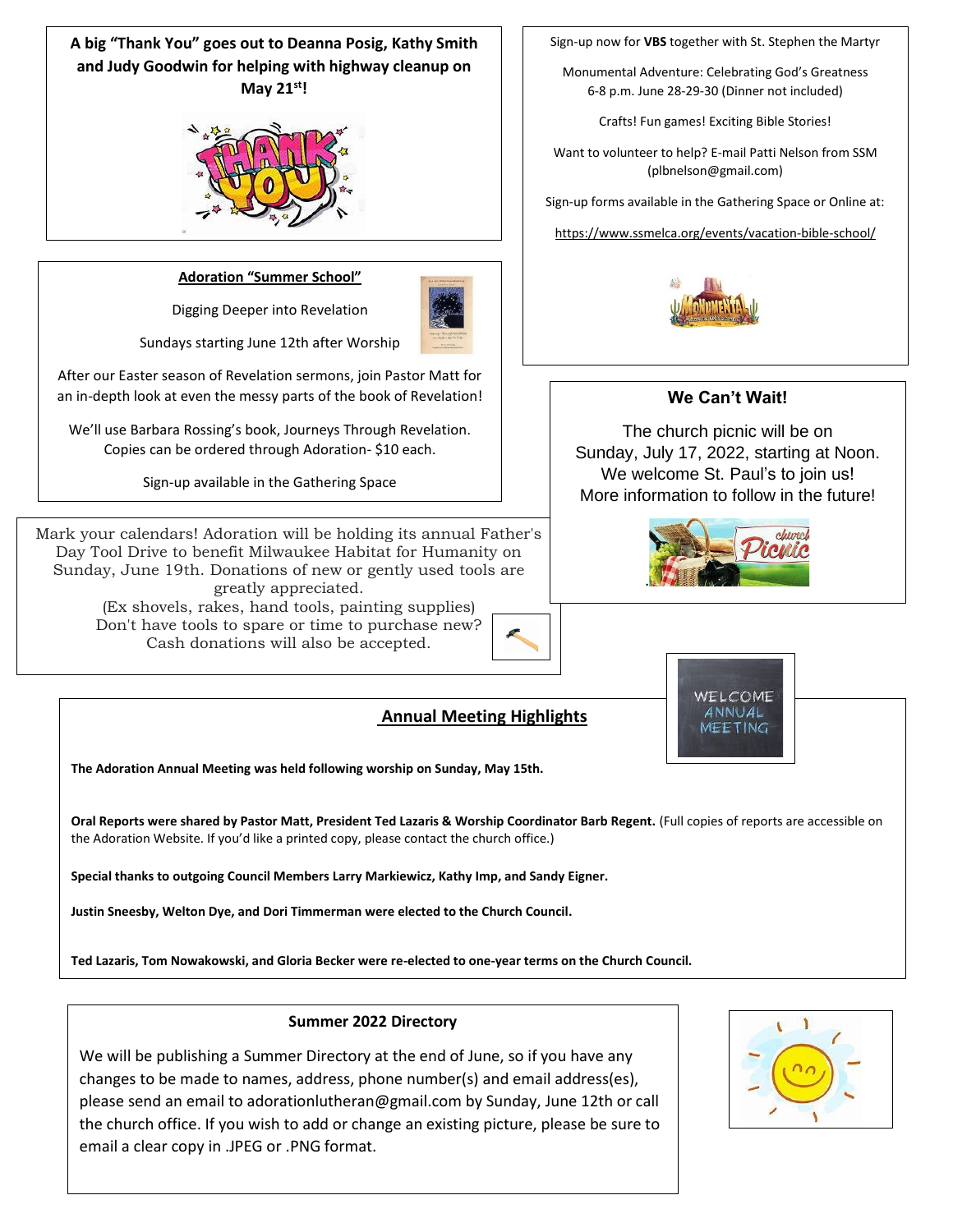Help us keep you in the know and our records up-to-date by providing us with changes to your contact information (including address, phone number(s), email address(es), etc.), changes in your household (ex: child moved out), changes in marital status and so forth.

\*Also, if you know someone who should be added to our email and/or mailing lists, please let us know by sending an email to the church office at: adorationlutheran@gmail.com or by calling 414.281.0414 during office hours.





Lutheran Disaster Response: Lutheran Disaster Response is accompanying our companion churches in Ukraine, Hungary, Poland and Slovakia, as well as such ecumenical partners, in their humanitarian responses to the crisis.

These partners provide refugees with immediate support and supplies such as food, blankets, water and hygiene kits. Gifts to "Eastern Europe Crisis Response" will be used in full (100%) to assist those affected by the crisis in Ukraine and neighboring countries.

#### **How is Lutheran World Relief helping?**

We are committing \$4 million to respond to this crisis and are on the ground working with partners in and around Ukraine to rapidly develop programming plans based on short- and long-term needs.

As part of this response, we are providing emergency funds to Ukrainian refugee families in Poland. Cash will be distributed at Lutheran churches throughout southwest Poland.

memo line to LWR, PO Box 17061, Baltimore, MD 21297-1061. Your congregation's gift will deliver urgent support and care, like: food, shelter and other critically needed items; Mission Quilts and Kits for families who fled their homes; and medicine and supplies for clinics. Give online or mail a check with "Ukraine Match" in the

## **Volunteers Needed!**

Adoration will once again be partnering with Milwaukee Habitat for Humanity to create safe and affordable housing for local families. I am looking for 2 volunteers to help with framing on Saturday, June 4, from 8 am - 3 pm. Please reach out to Jessica Hodgson [\(jesstar\\_13@yahoo.com](mailto:jesstar_13@yahoo.com) or 608-797-2948) for registration details.



**Update:** Still looking for 2 volunteers to help with Adoration's Habitat for Humanity build this weekend! We will be framing from 8am-3:30pm. No experience or tools needed, just a willingness to work. Let me know ASAP! jesstar 13@yahoo.com

## **Adoration is Collecting Pop Tabs for Ronald McDonald House**

Since 2000, recycling the little aluminum tabs from soda cans has generated over \$375,000 for our Ronald McDonald House®.

Start collecting at home and work. As your containers fill up, bring your tabs in, and put them in the collection container located on the table in the Narthex. We will take care of getting them to their destination! So simple and yet such a great way of making a difference!

Visit<https://rmhc-easternwi.org/how-to-help/pop-tabs/> for more details on this wonderful program!

One ride a week could help make a difference in another older adult's life. Volunteers are essential in transporting older adults to and from dialysis, well visits, and other vital medical appointments! **Milwaukee County:** [VolunteerMilwaukee@eras.org](mailto:VolunteerMilwaukee@eras.org) or (414) 488-6931

 **Seeking Volunteer Drivers**



# **Your Help is Appreciated**

Please consider sewing school bags for our October Lutheran World Relief school supplies.

> See Judy Goodwin for directions. (Phone: 414.281.9368)

![](_page_2_Picture_23.jpeg)

### *Jobs For Jesus*

Are you wanting to make a difference at Adoration?

Join the Prayer Circle or be a Lector.

For information, please call Judy Goodwin at: 414.281.9368

![](_page_2_Picture_28.jpeg)